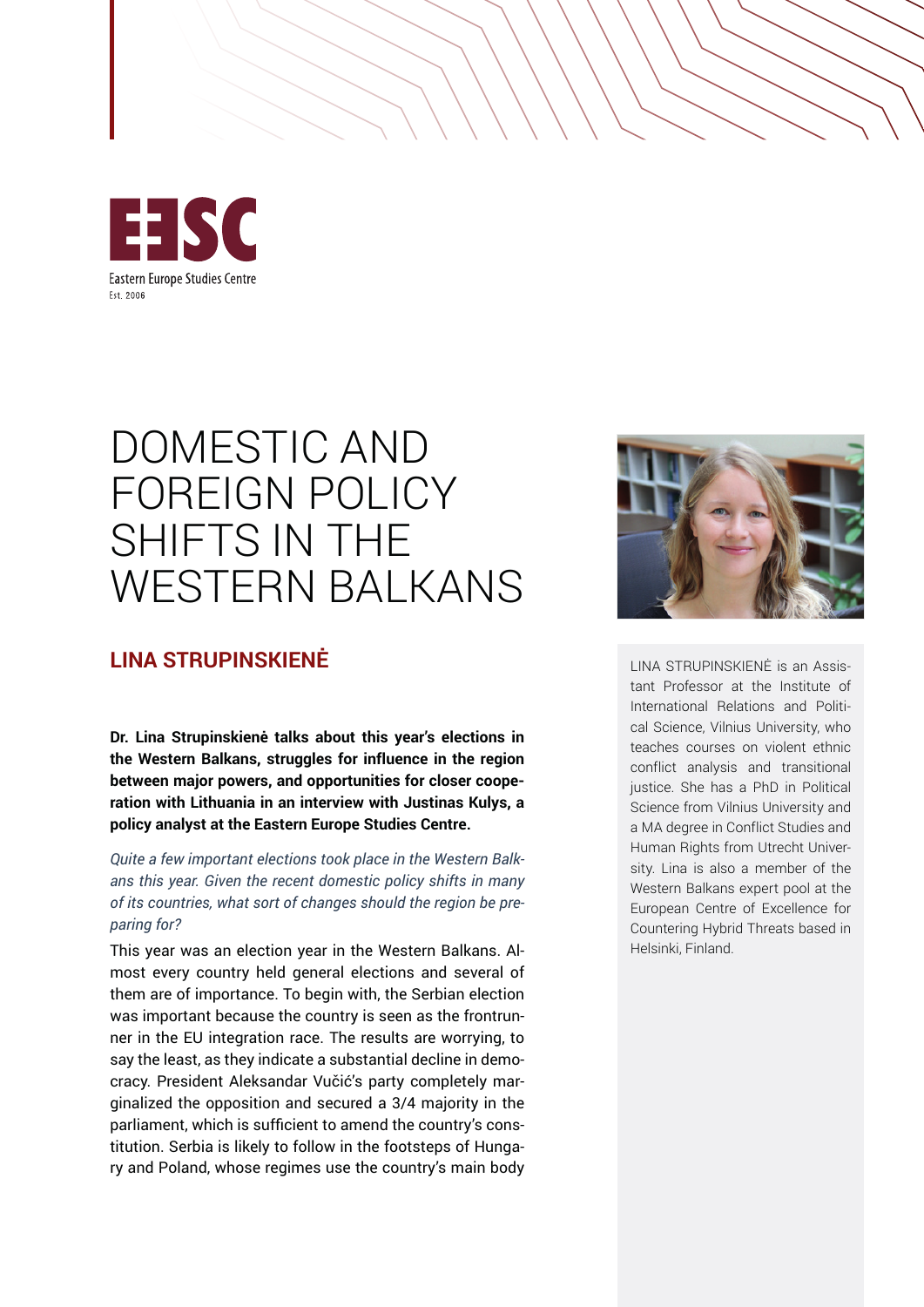of law to serve their own needs. This sends a serious signal to the EU for two reasons: first, were Serbia to join the EU without a democratic tradition firmly in place, it may well be too difficult to establish it later. Second, Euroscepticism is increasingly taking root among Serbia's progressive opposition forces, whose criticism of the EU is not unfounded given its neglect of ever-stronger authoritarian leanings and preference for stability over democratic values.

The early parliamentary elections in the Republic of North Macedonia also deserve a closer look. PM Zoran Zaev has built his political career on the promise to lead his country towards joining the EU and NATO. He put forward a number of bold, pro-democratic reforms, also ensuring implementation of the historical agreement with Greece that required changing the country's name. In light of all this, France's veto on EU membership talks was a major blow to him personally and the country's society at large. Nevertheless, his party managed to win the elections and form a coalition government that remained largely unchanged. This sends a positive message, because the Macedonian people remain on board with the country's pro-European course.

Another relevant election took place in Montenegro. President Milo Đukanović's party lost the election after thirty years in power. According to Đukanović's critics, Montenegro is an example of a captured state, with rampant corruption, political patronage, and ties to the criminal underworld. What this election showed, however, was that it is nonetheless possible to challenge the ruling elites. This surprise result is perhaps best explained through strong popular disapproval of the new law on religion, which could potentially lay the groundwork for nationalizing the property of some of the country's monasteries. The opposition is set to repeal the law passed with Đukanović's blessing as soon as possible and protect the Orthodox Church. Montenegro's foreign policy is not expected to undergo any significant changes.

Overall, the region saw no major shifts, and democratic principles continue to be very much at risk. Voter turnout was at a record low in many countries, partly due to the pandemic, but also the palpable apathy towards the same old politics with no real change. Being the key player in the region, the EU should be raising these issues in no uncertain terms. In fact, recent progress reports of the EU Commission are doing just that. It is now important that these turn into concrete actions, as the position "you pretend to reform and we pretend we are going to let you join the EU" is unsustainable. The tools made available by the EU's new enlargement methodology should be meaningfully used to reward progress and punish deliberate inaction or backsliding.

## *To what extent could the Western Balkans' (un)successful EU integration efforts affect the EU's enlargement processes in the future?*

The unprecedented exit of a key EU member state changed the internal distribution of power and influence among the remaining members. France and Germany were pushed back to the EU's center stage and are currently competing for power. This is also evident in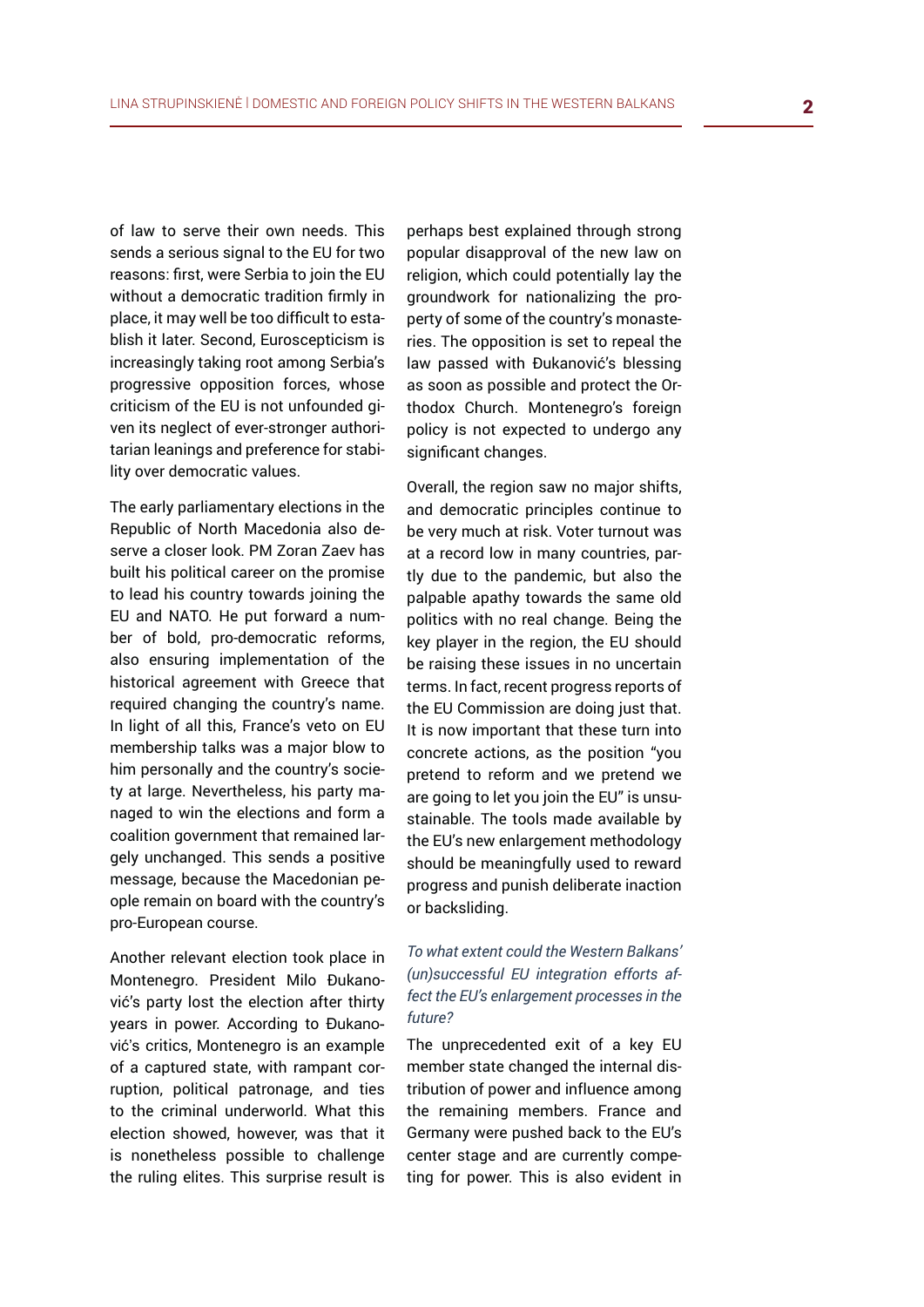disagreements over the membership of the Western Balkans as they speak to different visions of the EU's future. France and French President Emmanuel Macron speak of the EU as a union in crisis, calling for urgent internal reforms before any future enlargement. Only when the EU becomes a deeper, less divided, and smoothly functioning union can it accept new member states. Behind France's vision lies the unwillingness of the French electorate to let in immigrants from the region and a clear understanding among the political elites that enlargement into the Balkans would be useful, first and foremost, to Germany, as it would shift the center of power eastward. Germany, meanwhile, has historical ties with the region and a sizable Balkan diaspora. This partially explains why Germany calls for integrating the bloc's neighbors, instead of leaving them in the sphere of influence of other hostile powers. For now, it seems as if France's veto was no more than a temporary obstacle. The crisis is now under control and accession talks with North Macedonia and Albania have begun, but it remains unclear how quick and how successful the reforms will be, as they generally require a lot of time and effort.

*Donald Trump's administration keeps a very close eye on the negotiations between Serbia and Kosovo. Is this the full extent of US involvement in the region or are there any signs that it is going to become more active in the Western Balkans?*

European integration of the Western Balkans has long been seen as the best guarantee for peace, progress and prosperity in the region. However, the 2013- 2014 Ukraine crisis signaled that the processes is stalling. At the same time, Russia was becoming more assertive and aggressive in opposing Western influence in the wider region. Thus, the US returned and became more actively involved. Undoubtedly, one of the key issues for the US is indeed negotiations between Serbia and Kosovo, because Kosovo makes Serbia very dependent on support from Russia. It was for this reason that the US assigned two high-ranking officials to oversee the Western Balkans, and Serbian President Vučić and Kosovo Prime Minister Hoti were invited to visit the White House. Yet Trump's behavior during their visit implies that to him this is an issue of little importance. It seems that the goal was not so much a sustainable solution, but a quick diplomatic victory before the election. The issue of Kosovo's recognition remains unresolved, and economic aid alone cannot help in any substantial way. Especially given the high likelihood of the money ending up in the pockets of corrupt officials due to rampant corruption in the region.

*China appears to have become a major partner of many Balkan states. It invests money with no strings attached, it would seem. What will its role in the region look like in the future? In what ways can the West compete?*

China is a very attractive partner indeed, as it demands nothing in terms of values or ideology and offers easy money. However, Chinese investments tend to lead to sour outcomes in the long run, primarily due to China's problematic treatment of workers and the environment. Over the last few months alone, Chinese companies have been involved in two